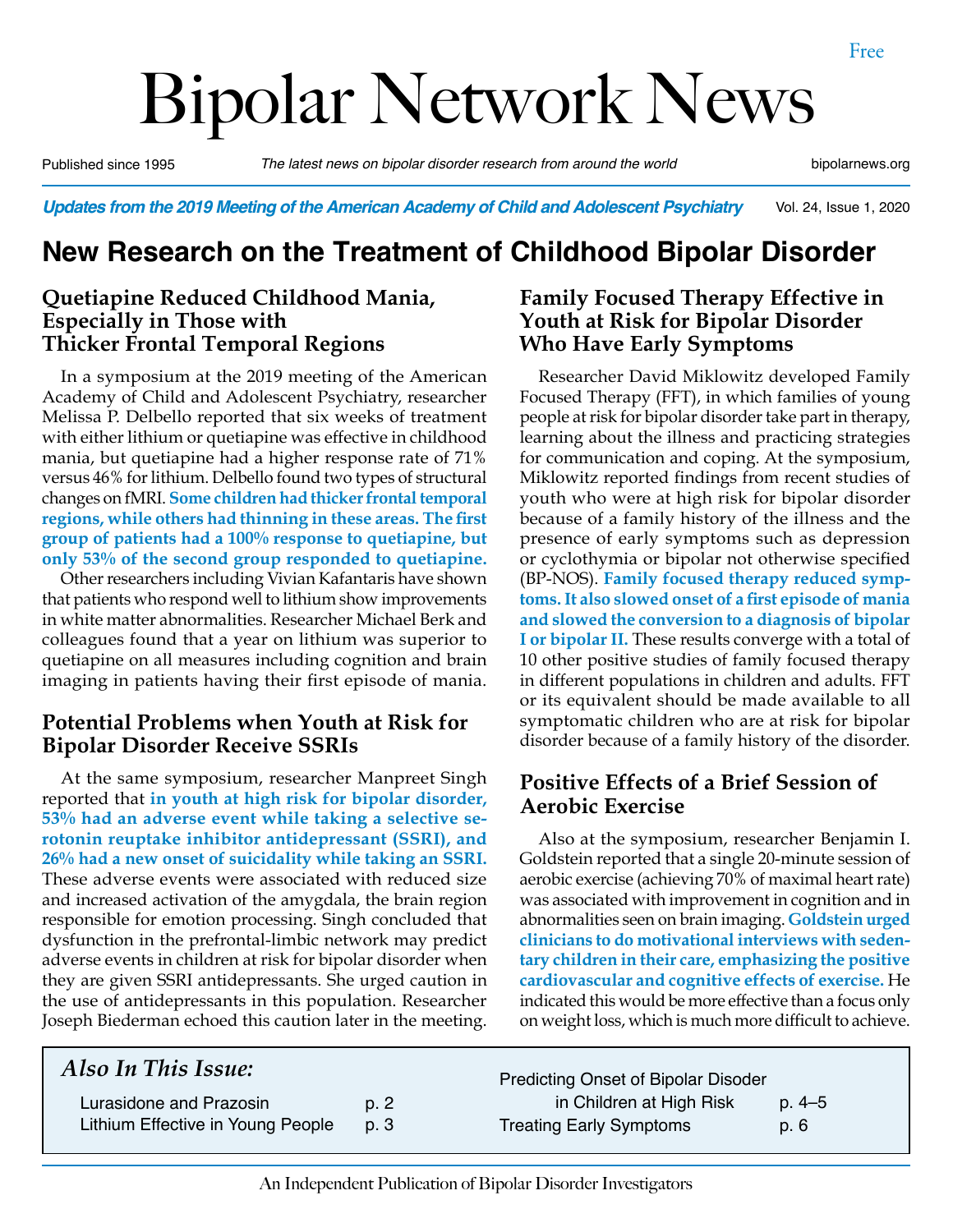## **Improvement in Bipolar Depression on Open-Label Lurasidone**

Researcher Katherine Burdick and colleagues of Brigham and Women's Faulkner Hospital and Harvard University reported in a poster at the 2019 meeting of the American Academy of Child and Adolescent Psychiatry (AACAP) that **youth between the ages of 10 and 17 with bipolar depression who continued taking lurasidone on a non-blind basis following a double-blind placebo-controlled six-week trial of the drug, or those who began taking lurasidone (for those who had been in the placebo group during the trial) saw improvement over a period of one to two years.** All of the patients began the extension portion of the study at a dose of 20 mg/day.

Lurasidone appeared to be effective and well-tolerated. In addition, Burdick and colleagues reported a lack of cognitive difficulties in the youth taking lurasidone. Interestingly, a measure of visual learning substantially and progressively improved over the course of the study.

## **Lurasidone Highly Effective in Open Continuation in Youth with Schizophrenia**

Researcher Michael Tocco and colleagues reported at the 2019 meeting of the American Academy of Child and Adolescent Psychiatry (AACAP) that **in adolescents between the ages of 13 and 17 with schizophrenia, taking lurasidone for two years following a double-blind, placebo-controlled study led to steady improvement.** There was a remarkably high 91% response rate and a 66% remission rate. Out of all the participants, 51.3% were rated as recovered.

#### Bipolar Network News bipolarnews.org

**Editor-in-Chief**: Robert M. Post, MD **Managing Editor**: Moira McCauley

The *BNN* is published 4–6 times a year by investigators working with patients with bipolar disorder to better understand the long-term course of illness. The print newsletter is mailed free of charge within the US, and all articles are also published online at bipolarnews.org. A PDF version of the print newsletter is also available on the website.

Although the editors of the *BNN* have made every effort to report accurate information, much of the work detailed here is in abstract or pre-publication form, and therefore cannot be taken as verified data. The *BNN* can thus assume no liability for errors of fact or omission, or lack of balance. Patients should consult with their physicians, and physicians with the published literature, before making any treatment decisions based on information given in this issue or in any issue of the *BNN*.

Dr. Post has consulted on behalf of drug companies including Abbott, Astra Zeneca, Bristol-Myers Squibb, Glaxo-SmithKline, Jansen, and Pfizer.

The opinions expressed in the BNN are solely those of Dr. Post, and do not represent the views of any scientific entity or foundation.

To subscribe or unsubscribe, or if you have questions or comments, please email:

**mccauleybcn@gmail.com**

or contact us by mail at:

**BNN**

PO Box 29383 Washington, DC 20017

Note that address changes, especially when done through USPS, may take months to be updated.

## **Prazosin Effective and Well-Tolerated for Post Traumatic Stress Disorder in Children**

In a poster session at the 2019 meeting of the American Academy of Child and Adolescent Psychiatry (AACAP), three posters highlighted the efficacy and tolerability of prazosin, a drug typically used to treat high blood pressure, for the treatment of childhood-onset post-traumatic stress disorder (PTSD).

Researchers Samira Khan and Taniya Pradhan of West Virginia University reviewed cases in which 39 patients aged 8–19 received 1–5 mg of prazosin at bedtime. The mean dose was 1.72 mg. **Sleep (including nightmares) improved in 92.3% of the youths, and mood improved in 33.3%. Sleep improved more in patients who received lower doses (1–2 mg) than those who received higher doses.** About 70% of the patients whose data were included in the case series were also receiving psychotherapy while being treated with prazosin.

In another poster, researcher Vladimir Ferrafiat and colleagues from University Hospital of Rouen in France reported on a prospective study of 18 participants under age 15 with severe PTSD who were unresponsive to other medications. The participants were given 1 mg of prazosin at bedtime, which was increased to 3 mg in 20% of the participants. The youth were assessed weekly over a one-month period. Improvement was seen in all domains, including sleep, nightmares and daytime intrusive symptoms. Prazosin was well tolerated, with only one patient experiencing low blood pressure, which did not necessitate withdrawal from the study.

In the final poster, researcher Fatima Motiwala and colleagues reviewed the literature on the treatment of PTSD in children. Motiwala indicated that among the options, prazosin was widely used in her hospital, at doses starting at 1 mg given at bedtime and increasing to a mean of 4 mg at bedtime with excellent results and tolerability.

*Editor's Note: Although these were not double-blind controlled studies, the findings are noteworthy in that they provide consistent data on the effectiveness and tolerability of prazosin in low doses in children with PTSD, essentially mirroring controlled data in adults, where higher doses are typically required.*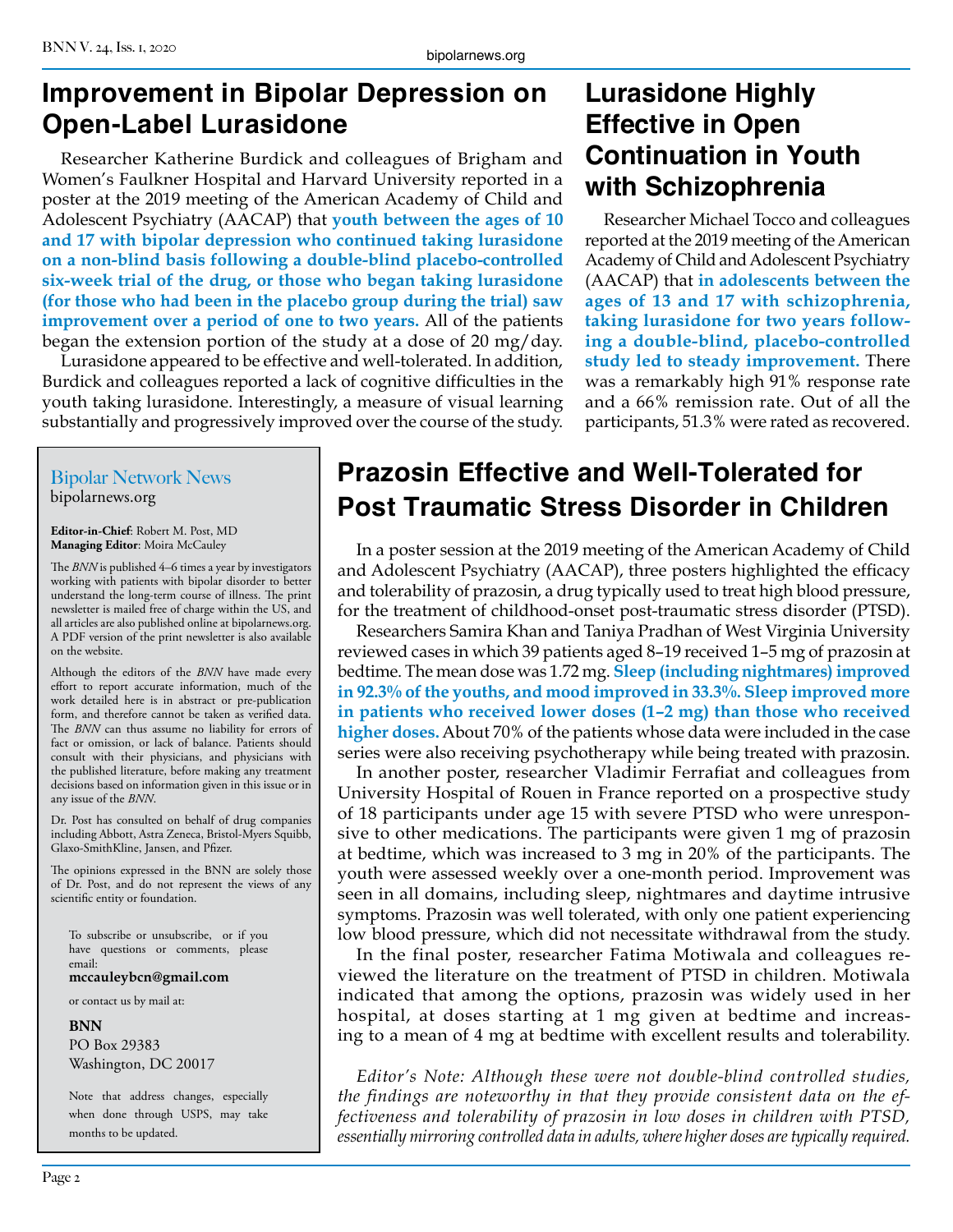#### **Lithium Better than Other Mood Stabilizers for Youth with Bipolar Disorder**

A new study by Danella M. Hafeman and colleagues finds that lithium is superior to other mood stabilizers in young people. The data in this case come from 340 youth aged 7–17 who participated in a study known as Course and Outcome of Bipolar Youth (COBY).

At each visit over an average of 10 years, participants reported medications taken, symptoms they had experienced, etc. during the preceding six-month period. During times that participants had taken lithium (compared to other mood stabilizers) they were older, on fewer antidepressants, and they were less likely to have an anxiety disorder.

**Those participants who took lithium had half as many suicide attempts, fewer depressive symptoms, less psychosocial impairment, and less aggression than those who took other mood stabilizers.**

The researchers concluded, "Findings are consistent with adult studies, showing that lithium is associated with decreased suicidality, less depression, and better psychosocial functioning. Given the paucity of evidence regarding lithium in children and adolescents, these findings have important clinical implications for the pharmacological management of youth with bipolar disorder."

## **Study Finds Lithium Is Effective for Maintenance Treatment of Childhood-Onset Bipolar Disorder**

Evidence has been accumulating that lithium is effective in the treatment of young people with bipolar disorder. In a study by Robert Findling and colleagues published in the *Journal of the American Academy of Child and Adolescent Psychiatry* in 2018, participants aged 7–17 who responded well to lithium during a 24-week study were then randomized to receive either lithium continuation (17 participants) or placebo (14 participants) for 28 more weeks. **Those who continued lithium treatment were more likely to stay in the study.** Participants who discontinued the study mostly reported that they did so due to re-emergence of their mood symptoms (mostly in the placebo group). Lithium was well-tolerated and was not associated with any more weight gain than placebo. This study adds to the growing literature on the effectiveness and tolerability of lithium both acutely and in maintenance treatment in childhood bipolar disorder.

*Editor's Note: Lithium deserves wider use in both childhood and adult bipolar disorder, both because of its effectiveness and its other assets including. Lithium can reverse gray and white matter deficits in the brain, it has anti-suicidal effects, it protects cognition, and it can increase the length of telomeres, bits of protective material at the end of DNA strands, which deteriorate with age and illness.*

## **7-Year-Olds At Risk for Schizophrenia, But Not Bipolar Disorder, Show Specific Types of Cognitive Dysfunction**

A large Danish study investigated whether children at risk for schizophrenia and bipolar disorder would show signs of cognitive problems. The study by researcher Nicoline Hemager and colleagues was published in the journal *JAMA Psychiatry* in 2018.

The researchers identified 7-year-olds,197 who had family members with schizophrenia, 118 who had family members with bipolar disorder, and 199 control 7-year-olds with no family history of these illnesses. Those children at risk for schizophrenia had significantly more cognitive deficits and behavioral disorders than the controls, while those children at risk for bipolar disorder did not differ significantly from the controls. **The deficits among the children at risk for schizophrenia were in the areas of processing speed and working memory, executive and visuospatial functions, and declarative memory and attention.**

The researchers indicated that the neurocognitive profile seen in the children at risk for schizophrenia could help clinicians identify these children for early intervention.

#### **Psychiatrist Wanted to Write for** *BNN***:**

Receive reimbursement for travel to scientific meetings in exchange for reviewing new research for the *BNN*! See our website **bipolarnews.org** for details.

*Editor's Note: Lithium should especially be considered in those with a family history of mood disorders, and in particular in those with a family history of good response to lithium. Lithium is under-prescribed in both adults and children and should be given much higher consideration in light of the multiple benefits it provides in addition to mood stabilization. These include maintenance of memory, increases in longevity (perhaps based in its ability to increase the length of telomeres, the bits of protective material at the end of DNA strands that deteriorate with age and illness), and neuroprotection against loss of gray and white matter volume in the brain, which often occurs in mood disorders.*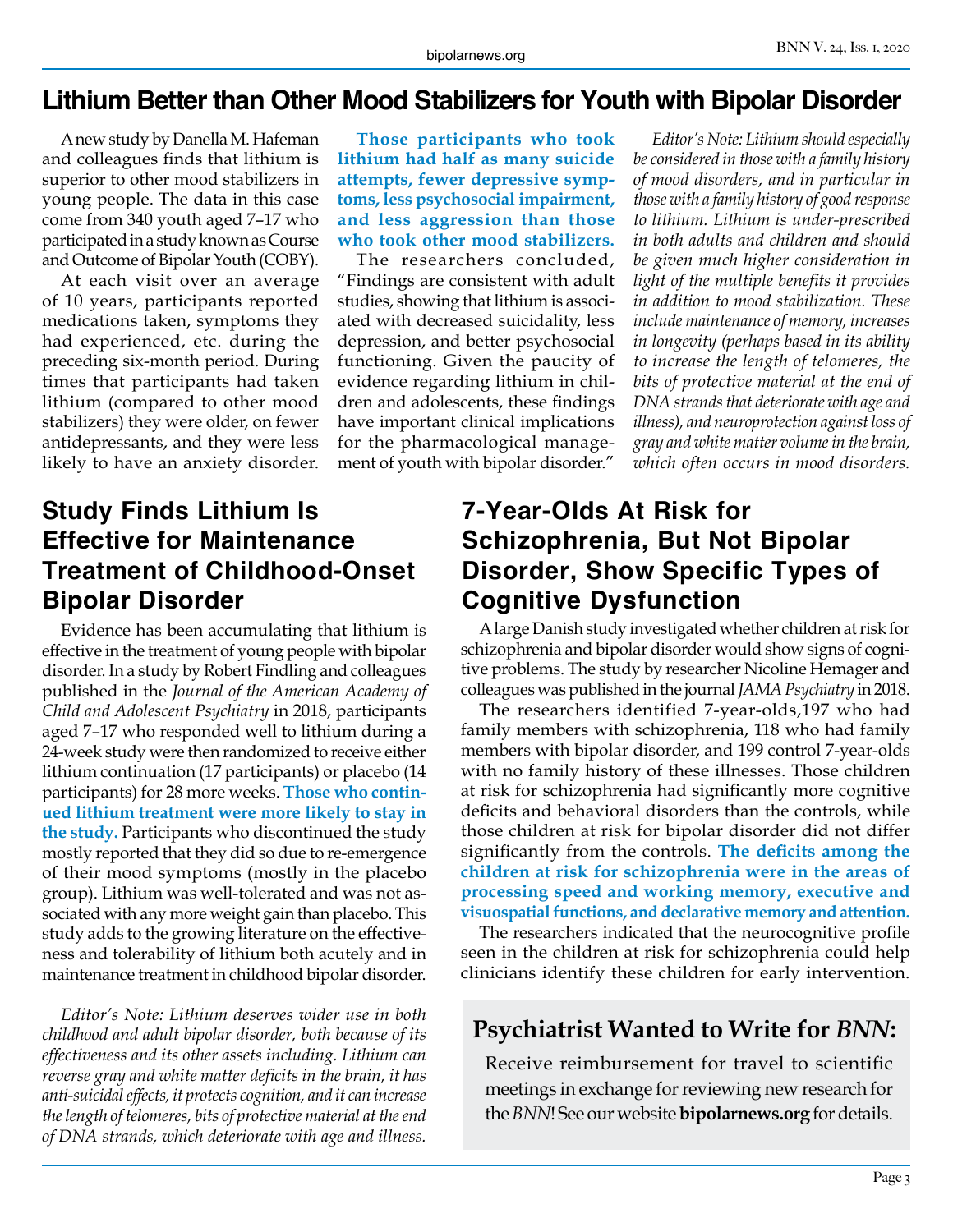## **Predicting Onset of Bipolar Disorder in Children at High Risk**

*At the 2019 meeting of the American Academy of Child and Adolescent Psychiatry, one symposium was devoted to new research on predicting onset of bipolar disorder in children who have a family history of the disorder. Below are some of the findings that were reported.*

#### **Symptom Progression**

In offspring of parents with bipolar disorder, researcher Anne Cecilia Duffy found that symptoms in the children tended to progress in a typical sequence. Childhood sleep and anxiety disorders were first to appear, then depressive symptoms, then bipolar disorder.

#### **Different Types of Illness May Respond Best to Different Medications**

Duffy's research also suggested links between illness features and a good response to specific medications. **Those offspring who developed a psychotic spectrum disorder responded best to atypical antipsychotic medication. Those with classical episodic bipolar I disorder responded well to lithium, especially if there was a family history of lithium responsiveness. Those offspring with bipolar II (and anxiety and substance abuse) responded well to anticonvulsant medications.** 

If parents with bipolar disorder had experienced early onset of their illness, their children were more likely to receive a diagnosis of bipolar disorder.

The offspring of lithium-responsive parents tended to be gifted students, while those from lithium non-responders tended to be poorer students.

#### **Comparing Risk Factors for Bipolar Disorder and Unipolar Depression**

Researcher Martin Preisig and colleagues also showed that parental early onset of bipolar disorder (before age 21) was a risk factor for the offspring receiving a diagnosis of bipolar disorder. Parental oppositional defiant disorder (ODD) was also a risk factor for bipolar disorder in the offspring. The emergence of depression, conduct disorder, drug use, and sub-syndromal hypomanic symptoms also predicted the onset of mania during childhood.

Conversely, sexual abuse and witnessing violence were strong risk factors associated with a diagnosis of major (unipolar) depressive disorder. Being female and experiencing separation anxiety were also factors that predicted unipolar depression.

#### **Predicting Conversion to Mania**

Researcher Danella M. Hafeman reported that mood swings (referred to in the literature as "affective lability"), depression/anxiety, and having a parent who had an early onset of bipolar disorder were linked to later diagnoses of mania. Immediate risk factors that predicted an imminent onset of mania included affective lability, substance abuse, and the presence of sub-threshold manic symptoms.

#### **Early Recognition and Treatment Needed**

Researcher Boris Birmaher, the discussant of the symposium, described a sample of 100 children between the ages of 2 and 5; half had a parent with bipolar disorder, and these were compared to community controls. Those children who had a parent with bipolar disorder had a high incidence of attention-deficit hyperactivity disorder (ADHD) and ODD, and their conversion to a diagnosis of bipolar disorder was predicted by early age of onset of bipolar disorder in the parent (again) and by the presence of family conflict.

Birmaher emphasized that a delay before children and adolescents with bipolar disorder received their first treatment for the illness had terrible effects—more suicide attempts, completed suicides, substance abuse, and school failure. Birmaher urged early recognition of bipolar disorder and adequate treatment in order to delay onset of the disorder and to render its course more benign.

#### **Childhood-Onset Bipolar Disorder Incidence**

Researcher Anna Van Meter and colleagues showed that the incidence of bipolar disorder in children is about 2% worldwide. Researcher Kathleen Merikangas and colleagues report that 80% of adolescents with a bipolar spectrum disorder are not receiving any kind of treatment. Researcher Ben Goldstein indicated that about 50% of those with a full diagnosis of bipolar disorder receive treatment in Canada (where such treatment is cost-free).

#### **Delayed Treatment Leads to Compounding Challenges**

Since longer intervals without treatment predict poorer outcomes in bipolar disorder and schizophrenia, and early onset bipolar disorder has been linked to longer delays before first treatment, a significant number of children, particularly in the US, are at risk for disastrous outcomes. Earlier recognition and treatment is imperative, especially since even bipolar disorder not otherwise specified (BP-NOS) can be severe,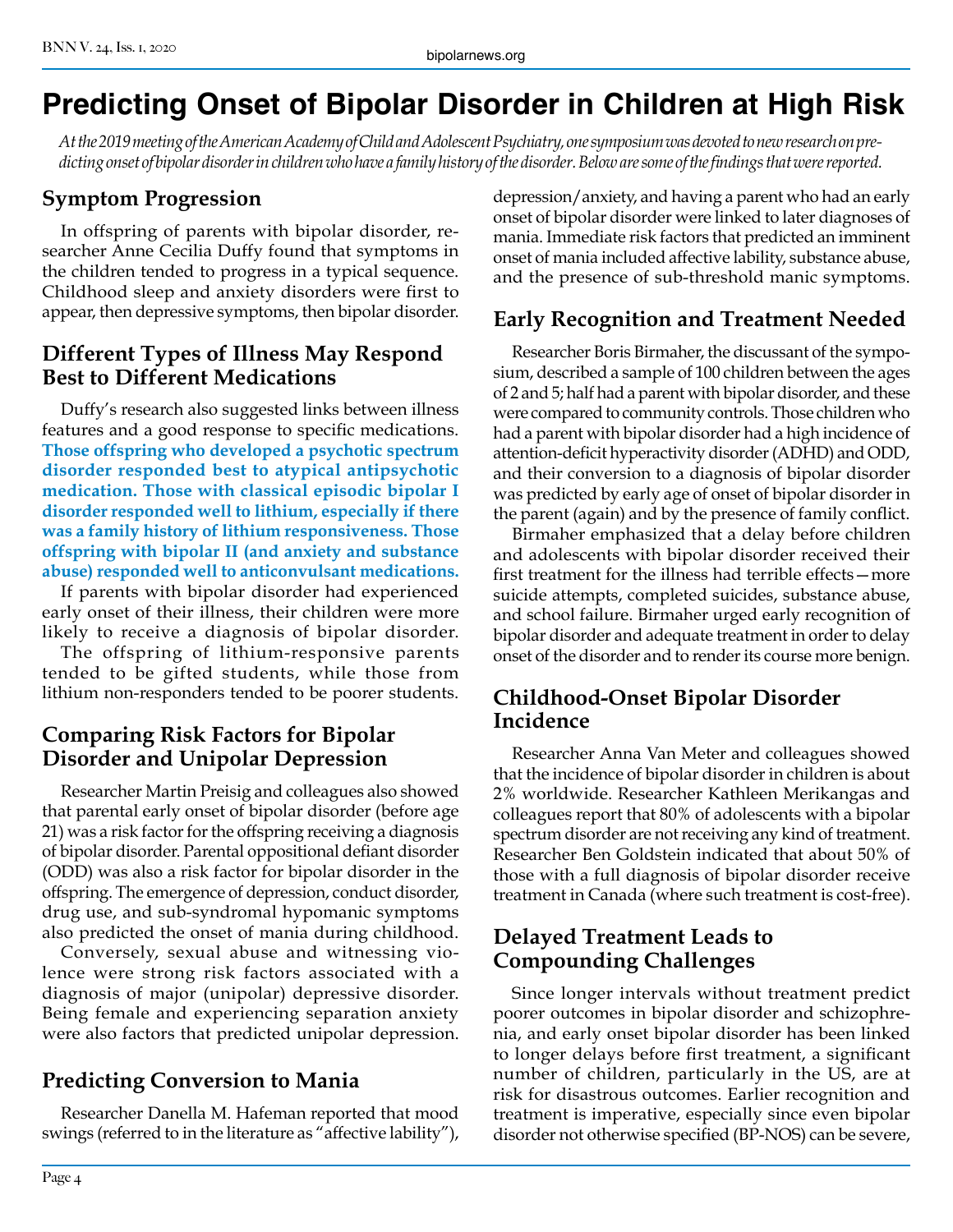## **Treating Symptoms of Bipolar Disorder in Children at Risk**

impairing, associated with multiple simultaneous comorbid diagnoses, and has a familial (genetic) basis.

#### **Sub-Threshold Bipolar Disorder or BP-NOS is Impairing and Requires Treatment**

In Hafeman's research, **children with BP-NOS were almost as ill as those with bipolar I disorder (BP I) and experienced equal incidence of suicide attempts, substance abuse, other simultaneous psychiatric diagnoses, and functional impairment, clearly indicating that they were in need of treatment.** About 50–65% of participants with a family history of bipolar disorder converted from diagnoses of BP-NOS to BP I, while those with BP-NOS and no family history of bipolar disorder converted to BP I at rates of about 30–48%.

Several presenters presented data showing that those with sub-threshold bipolar disorder had severe functional impairment, a high incidence of suicide attempts, and additional diagnoses including ADHD, conduct disorder, anxiety, and substance abuse.

#### **Diagnostic Tool Can Help Identify Children with Bipolar Disorder**

Researcher Amy Yule indicated that a tool called the Child Behavior Checklist (CBCL) is effective for making the diagnosis of conduct disorder in children with bipolar disorder, while researcher Joseph Biederman showed that the CBCL can also identify children with bipolar I disorder and is faster and simpler to use in clinical practice than are full structured diagnostic interviews.

Researcher Janet Wozniak found that there was a high incidence of bipolar disorder in first-degree relatives of children with sub-threshold bipolar disorder, suggesting the validity of identifying youth with sub-threshold bipolar symptoms.

As discussed above, there is also a high incidence of children with BP-NOS progressing to a full diagnosis of bipolar I or II disorder (as many as 50% of those with a family history of bipolar disorder). However, the point is not to wait for the negative effects of a full diagnosis before beginning treatment: BP-NOS itself requires treatment.

#### **Discussion and Emerging Consensus on Treatment, Particularly of BP-NOS**

Experts in the field agree that **family focused therapy (FFT) or its equivalent is a crucial first step to treatment of depression, cyclothymia (cycling between depres-** **sive and hypomanic symptoms that do not meet the threshold for a diagnosis of bipolar disorder), and BP-NOS in children who are at high risk of bipolar disorder because they have a parent with the disorder.**

A second area of agreement is that young people with BP-NOS should have a positive therapeutic coach (which could be a treating physician if no other person is available), who can emphasize important early steps that can improve short- and long-term health. These include maintaining a healthy diet, exercise (such as participation in school sports), the practice of mindfulness and/or meditation, and playing and practicing a musical instrument. Parental support is also critical to decreasing negative expressed emotion.

Early interventions and wellness programs that focus on these factors are part of the successful Vermont Family Based Approach, led by psychiatrist Jim Hudziak, Director of the Vermont Center for Children, Youth, and Families. Since programs like these are not widely available, treating physicians must create their own teams to provide such encouragement, and teach families how to find or establish such a support network.

School teachers should be engaged in support of the treatment of a child with bipolar disorder. Teachers should pay special attention to behavioral symptoms of an ill child. It also may be important for physicians to connect directly with teachers to ensure that children recovering from an episode of bipolar disorder receive extra time for assignments, a decreased academic burden, and other support. Researcher Manon H. Hillegers indicated that intervention by a physician will likely be listened to and believed, while parental requests alone to teachers or to the school may go ignored.

Hillegers, like researcher Lakshmi Yatham and colleagues, have found that it takes a year after a first manic episode for a child's cognition to return to normal, so that special allowances should be made for such students even many months after they have recovered from their mania.

## **What is BP-NOS?**

*Bipolar disorder not otherwise specified* (BP-NOS) has been used to describe symptoms that do not meet the criteria for a full diagnosis of bipolar I or II disorders. For example, episodes of depression or mania may be shorter or milder than needed for a full diagnosis. Subthreshold symptoms might consist of hypomanic episodes that last two to three days, or fewer than four symptoms of hypomania over four days.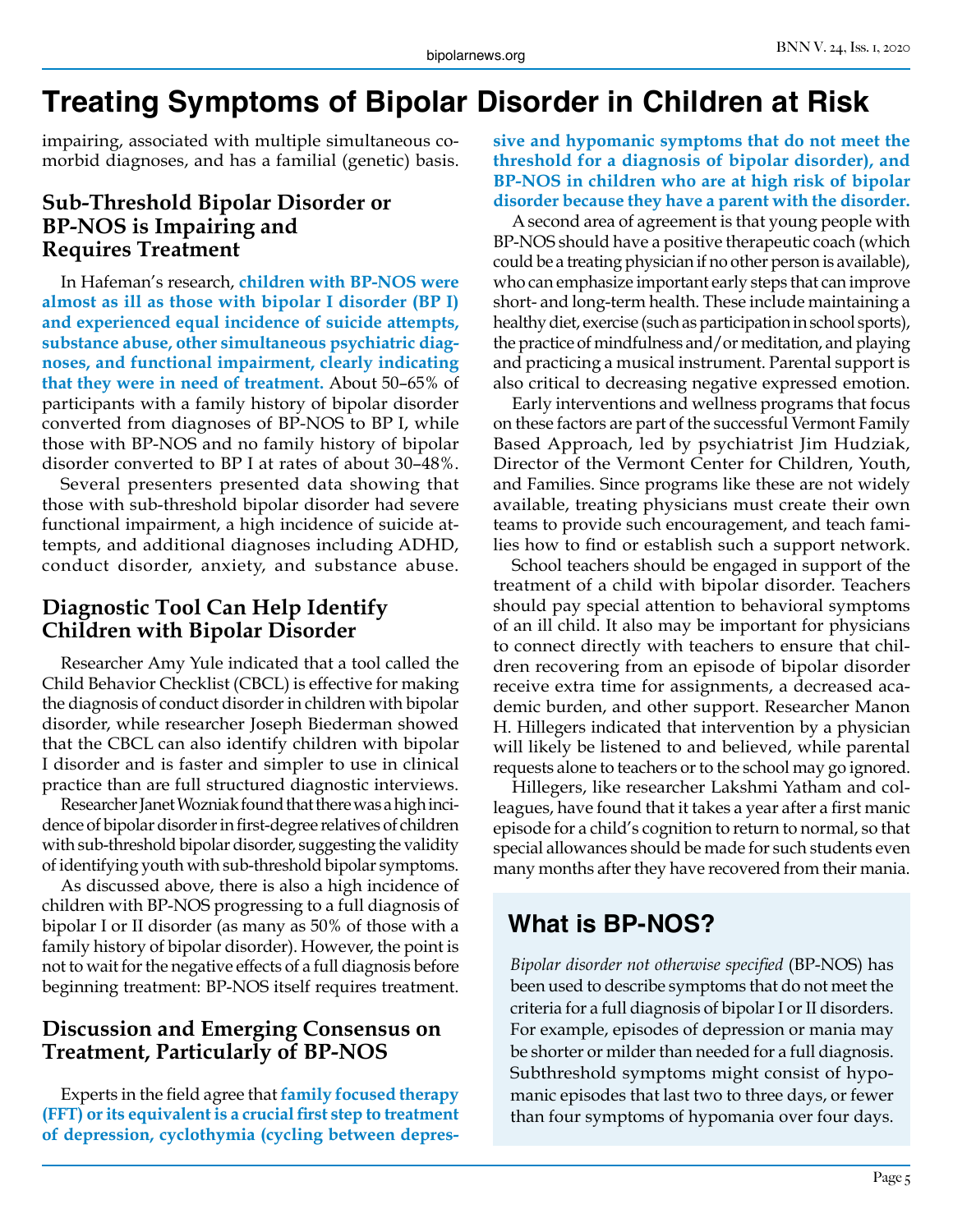## **Dr. Post's Recommendations For Treating Youth with Bipolar Symptoms**

*Our Editor-in-Chief, Dr. Robert M. Post, shares his personal recommendations for the treatment of children and adolescents with symptoms of bipolar disorder. Remember: Patients and family members must consult a physician about all information conveyed in the* BNN*. With the exception of lithium, none of the medications or supplements discussed above have been approved by the US Food and Drug Administration for use in children under 10. The findings reported here are in many cases preliminary and cannot be taken as recommendations based on the short summaries provided here. All treatment decisions must be made in conjunction with a patient's treating physician, who is solely responsible for initiating any treatment discussed in the BNN or elsewhere.*

In symptomatic and functionally impaired children, medication is almost always necessary. Many treating psychiatrists would start with an **atypical antipsychotic**, since there is clear evidence of the efficacy of such treatments. The side effects profile should be considered, as there is a considerable difference in the degree of weight gain associated with different atypical antipsychotics. The largest weight gains occur with olanzapine and clozapine, intermediate gains occur with aripiprazole and quetiapine, and the least gains occur with ziprasidone and lurasidone (and the latter has the advantage of being approved by the US Food and Drug Administration for the treatment of bipolar depression in children who are 10–17 years old). The addition of the diabetes drug metformin to decrease weight gain in people taking atypical antipsychotics is increasingly common.

The addition of an **anticonvulsant** medication (such as lamotrigine, carbamazepine/oxcarbazepine, or valproate) or the mood stabilizer lithium may be needed, as multiple studies indicate that combination treatment is typically needed in children (as in adults) to achieve a more complete response or remission.

Interestingly, oxcarbazepine was effective in younger but not older children with mania in a previous placebocontrolled study by Karen D. Wagner and colleagues published in the *American Journal of Psychiatry* in 2006.

Conversely, in a 2015 article in the journal *JAACAP*, researcher Robert Findling reported that in a placebo-controlled study of lamotrigine, 13–17 year-olds responded better than 10–12-year-olds.

**Lithium** treatment deserves consideration in children with classical presentations of bipolar disorder and those who have family members who have responded well to lithium treatment. Lithium has the benefit of improving the white matter abnormalities seen in the brains of patients with early-onset bipolar disorder. Hafeman and colleagues reported in a 2019 article that children with bipolar disorder who were treated with lithium

had better long-term results upon follow up than those treated with atypical antipsychotics or anticonvulsants.

There is much less scientific consensus about other adjunctive treatments for young people with additional bipolar symptoms and comorbidities, but this editor often uses several. **Vitamin D3** is often low in children with psychiatric illness, and may improve mood and cognition.

The antioxidant **N-acetylcysteine (NAC)** helps depression, anxiety, and irritability, and is effective at treating habit-related behaviors such as trichotillomania (compulsive hair-pulling), obsessive-compulsive disorder (OCD), and drug use, including specifically reducing marijuana use in adolescents. A typical dose is 500–600 mg capsules, one capsule twice a day for one week, then two capsules in the morning and two in the evening thereafter.

**Folate** or folic acid may enhance antidepressant effects and those of lithium. In patients who have a particular low-functioning variant of a gene known as MTHFR, **L-methylfolate** is required instead of folate.

The widely-used supplement **acetyl-L-carnitine (ALC)**  is poorly studied in children, but deserves consideration as a supplemental treatment for patients with histories of childhood adversity. In adults with depression, blood levels of ALC may be low, particularly in those with an early onset of bipolar symptoms and a history of childhood adversity (see a 2018 article by Carla Nasca in the journal *PNAS*). There is a modicum of evidence that ALC produces antidepressant effects in adults. ALC may also sensitize insulin receptors and normalize blood pressure.

There is increasing evidence of the role of inflammation in depression, mania, post-traumatic stress disorder (PTSD), and schizophrenia. Checking for abnormalities in inflammatory markers in the blood (especially Il-6 and CRP) may point the way to appropriate therapy with **anti-inflammatory drugs** such as minocycline (100 mg twice a day) or celecoxib (200 mg twice a day) in patients who do not respond fully to first-line medications.

## **Psychiatrist Wanted to Write for the** *BNN***!**

Receive reimbursement for travel to scientific meetings in exchange for reviewing new research for the *BNN*! See our website **bipolarnews.org** for details.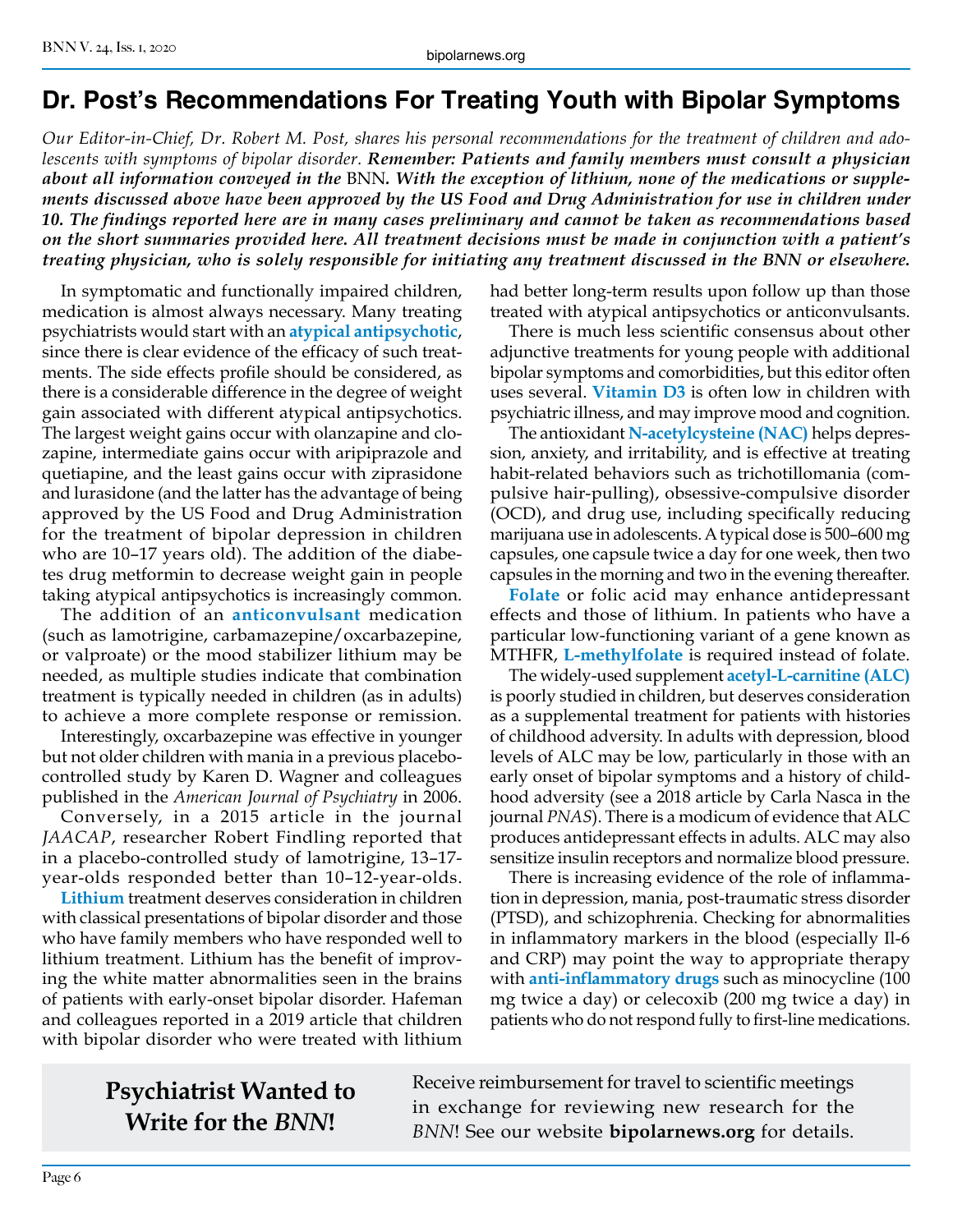#### **Is Your Child at Risk for a Mood Disorder? Join the Child Network!**

74% of children who have a parent with bipolar disorder (Axelson et al. 2015) and 80% of those who have a parent with unipolar depression (Weissman et al. 2006) will develop a major psychiatric illness upon long-term follow up. These illnesses, including depression, anxiety, oppositional behavior, substance abuse, often go unrecognized for long periods of time.

#### **Joining the Child Network could help families and doctors identify these illnesses earlier.**

**The Child Network is specifically for parents of children ages 2 to 12 who are at high risk for a mood disorder or have symptoms of a mood disorder. Parents assess their child weekly using a secure website.** There is also a short demographic questionnaire and a more detailed symptom checklist to be filled out once a year. The network will collect information about which treatments children are already taking, how effective they are, and for which children.

We believe that this network will be helpful to its participants. Parents will be able to print out the ongoing weekly ratings in a graphic form so that the child's symptoms and responses to any treatments they receive over time can easily be visualized (as illustrated below).



**0 - Severity None:** None

**1 - Severity Mild/Infrequent**: Minimal impact on usual roles

**2 - Moderate Symptoms/Often:** Definitely some dysfunction in usual roles **3 - Severe Symptoms/Much of the Time:** Major dysfunctions in usual roles

We hope that this brief description of the Child Network study helps to orient you to its purpose. Please urge parents to use this new tool. Visit **bipolarnews.org** and click on the tab for the Child Network or go directly to http://bipolarnews.org/?page\_id=2630 to learn more about the Child Network and to access the informed consent documents.

Thank you for your time and interest in the Child Network.

Robert M. Post, MD and Michael Rowe, PhD Bipolar Collaborative Network, and Robert L. Findling, MD, MBA, Principal Investigator This research study is IRB approved by the Johns Hopkins University School of Medicine Research Study, Principal Investigator: Robert L. Findling, MD, MBA , IRB Study #00026940